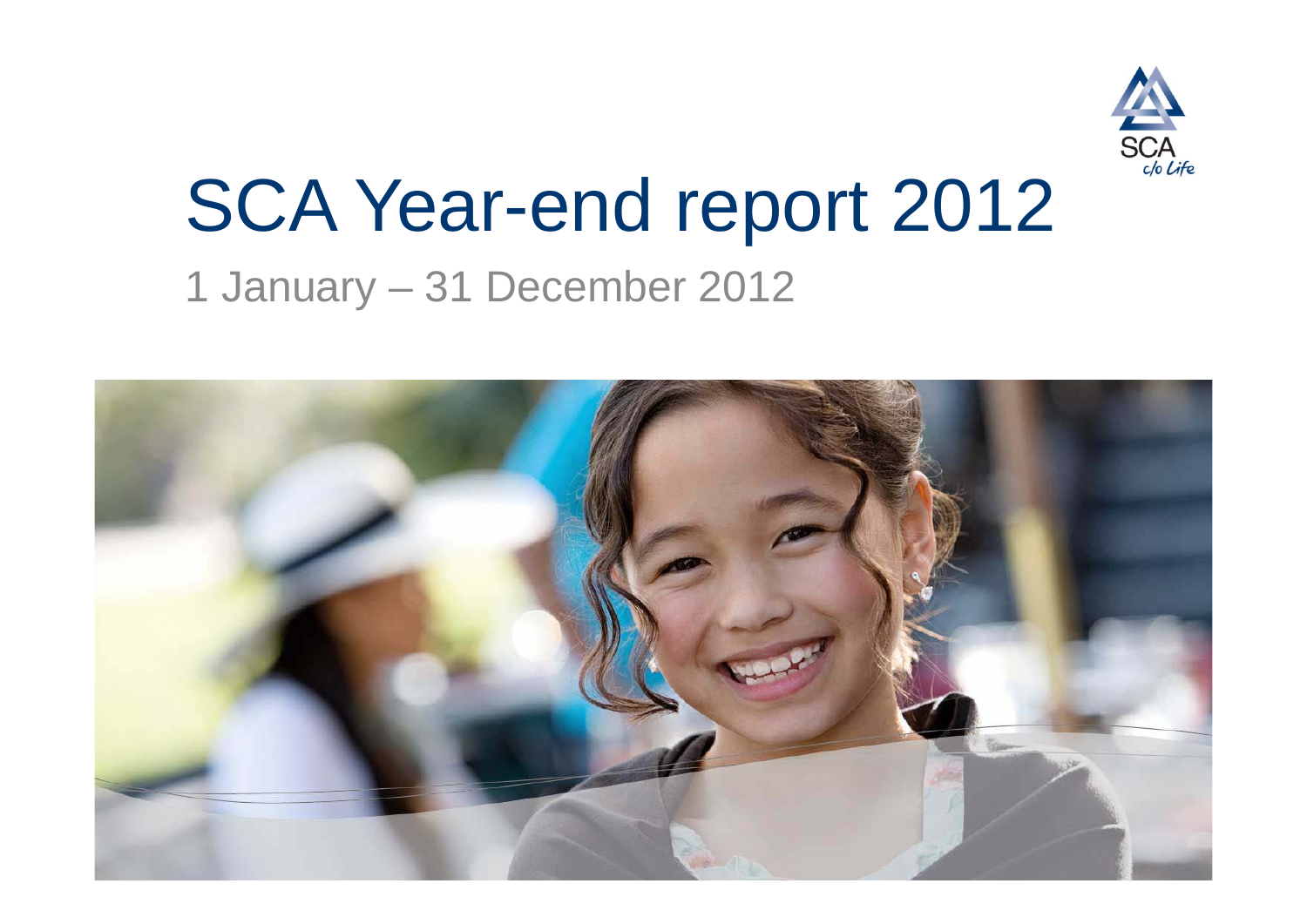### 2012 Macro update

- Global economy
	- Weak Western Europe
	- ۰ US showed some growth
	- ٠ China still good growth
- $\blacksquare$  Tissue
	- ◆ Strong growth in emerging markets
	- Some growth in Western Europe and North America
- Personal Care
	- Good demand for incontinence products in Europe
	- Stable demand for baby diapers and feminine care in Western Europe
	- Strong growth in emerging markets
- Forest Products
	- European demand for publication papers decreased
	- Continued weak demand for solid-wood products
	- $\ddot{\bullet}$ Improved market balance for kraftliner

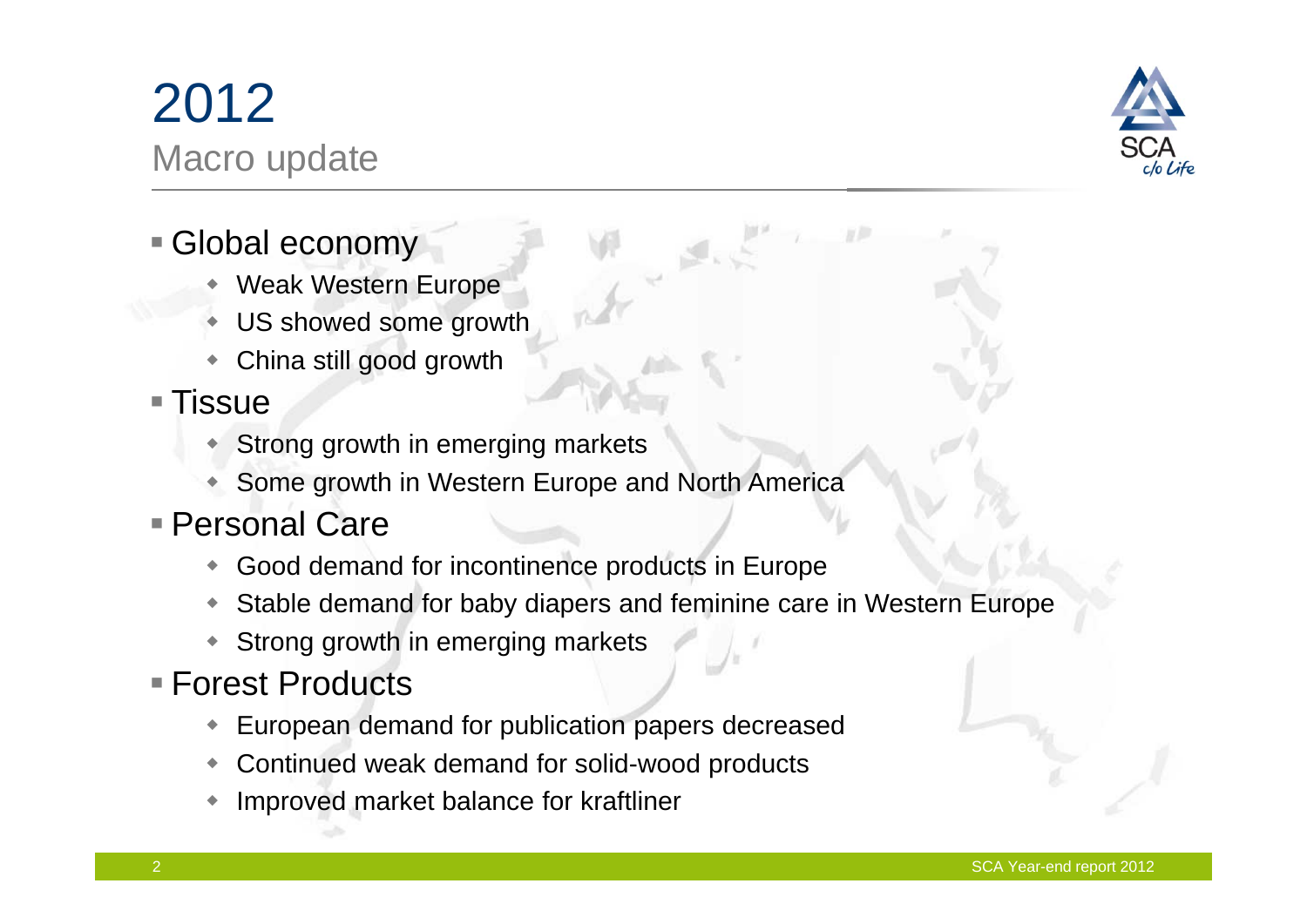



- Divestment of the Packaging business, excluding the two kraftliner mills
- Acquisition of Georgia-Pacific's European tissue operations
- **Strengthened positions in emerging markets** 
	- ◆ Acquisition of Everbeauty in Asia
	- ۰ Increased shareholding in Vinda
	- ٠ Acquisition of PISA in Chile
- Joint venture in Australia/New Zealand
- Divestment of Aylesford Newsprint and Laakirchen publication paper mills
- Efficiency programs
- **New hygiene organization**

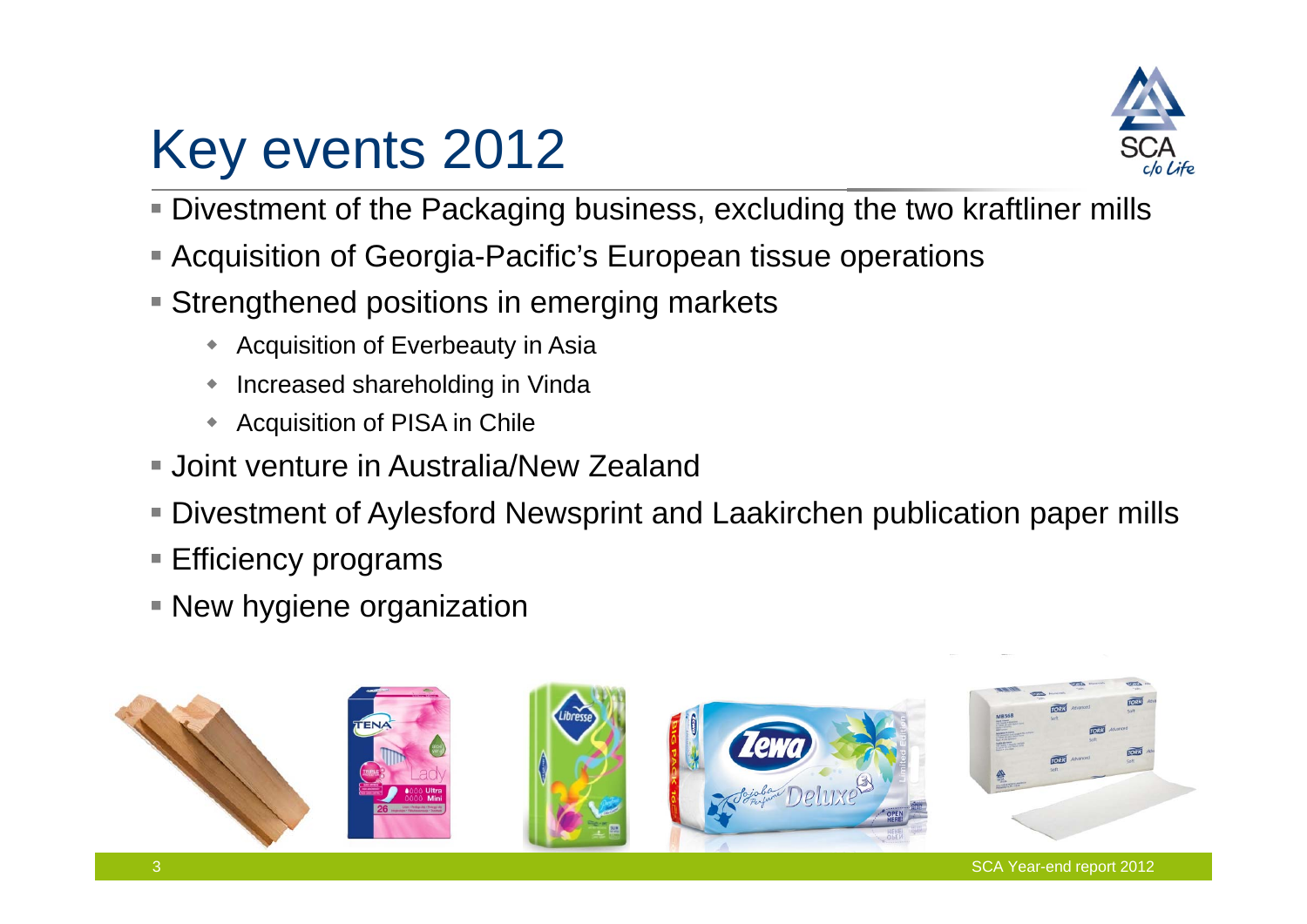## SCA Group's Priorities



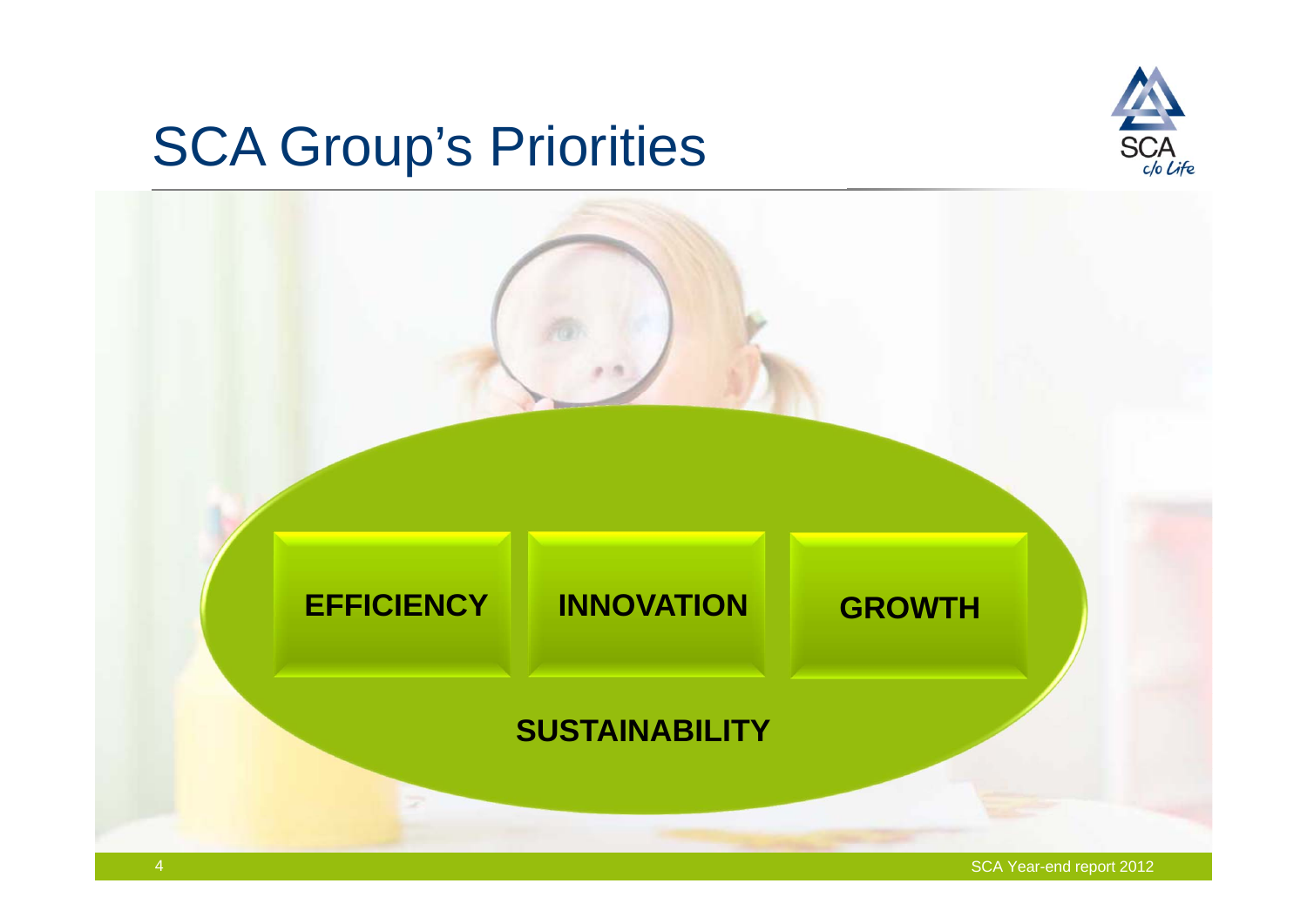

Плюс

 $n_{ABC}$ 

## **Efficiency**

### ■ 2012 Cost and productivity program

- Annual cost saving: EUR 300m
- ◆ Full effect in 2015
- Georgia-Pacific synergies
	- Annual cost saving: EUR 125m
	- ◆ Full effect in 2016
- **Efficiency program in Forest Products** 
	- Annual earnings improvement: SEK 1,300m
	- Full effect in 2015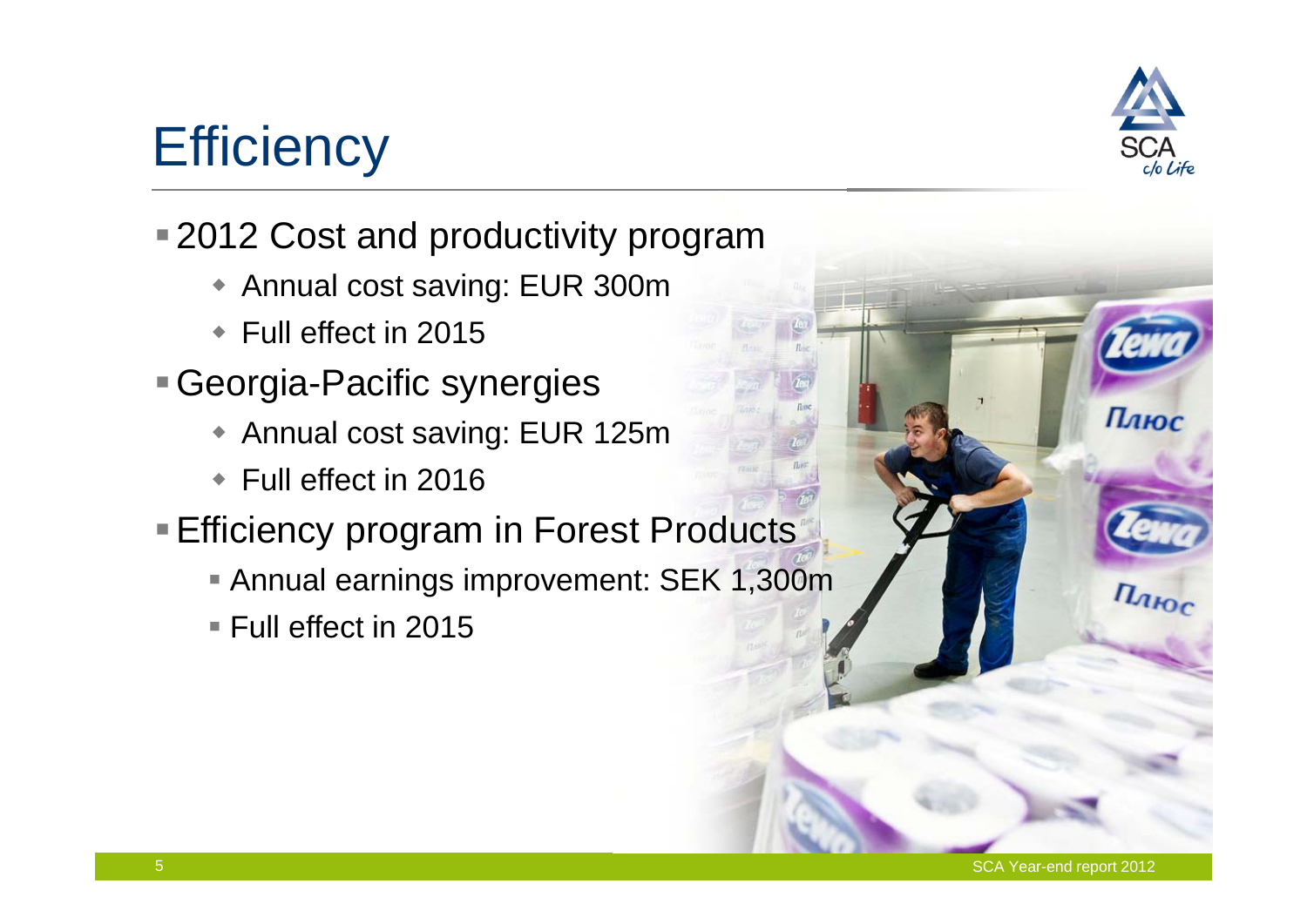## Innovation drives Profitable growth

Strengthens market positions and profitability





SCA Year-end report 2012

libera Art Cdition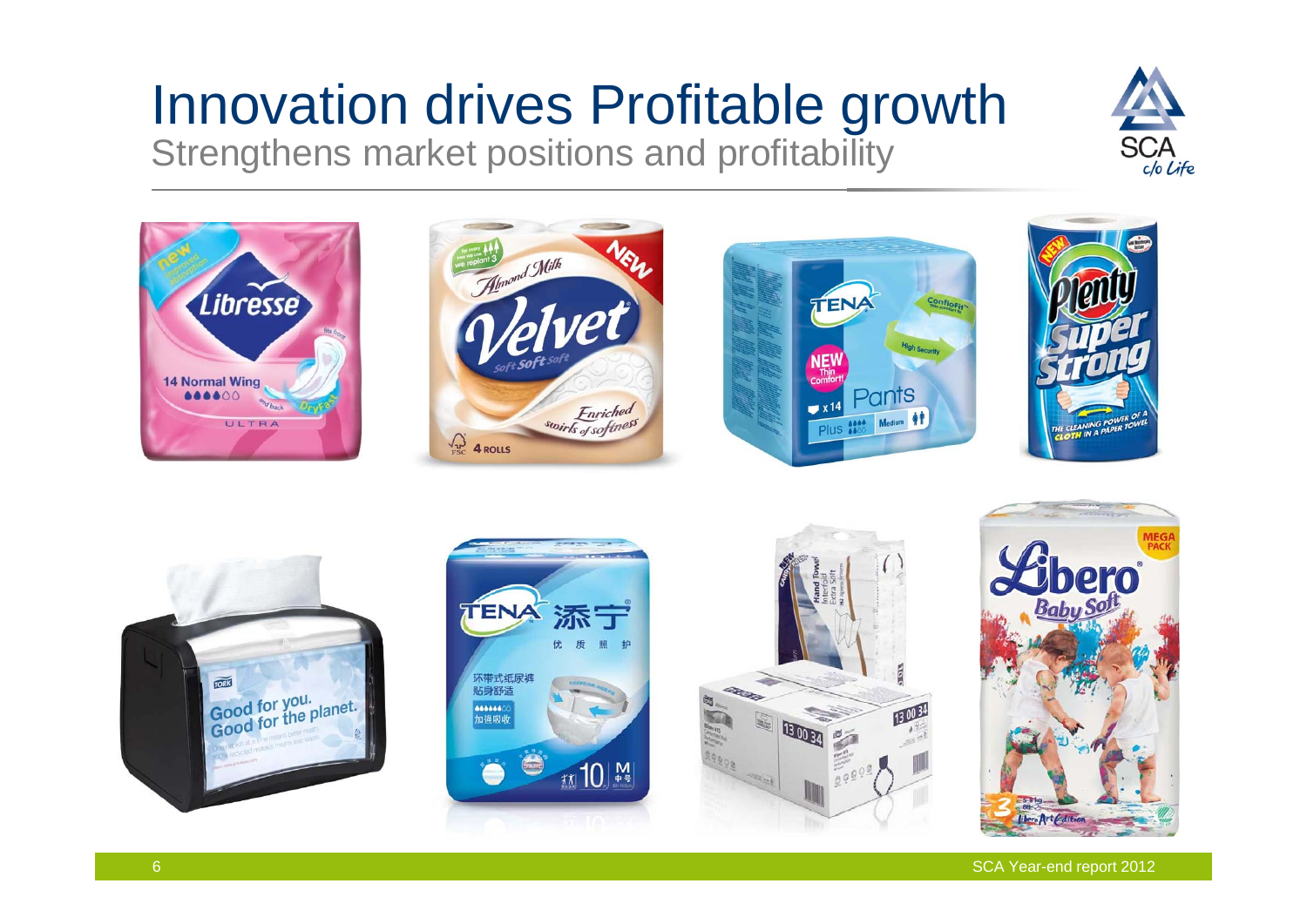### Growth

- Sales growth of 11%\*
- **High growth in emerging markets**
- **Acquisition of Georgia-Pacific's** European tissue operations
- **Acquisition of Everbeauty, an Asian** personal care company
- Acquisition of PISA, a Chilean tissue company

*\* 2012 compared with 2011, excluding exchange rate movements and divestments* 

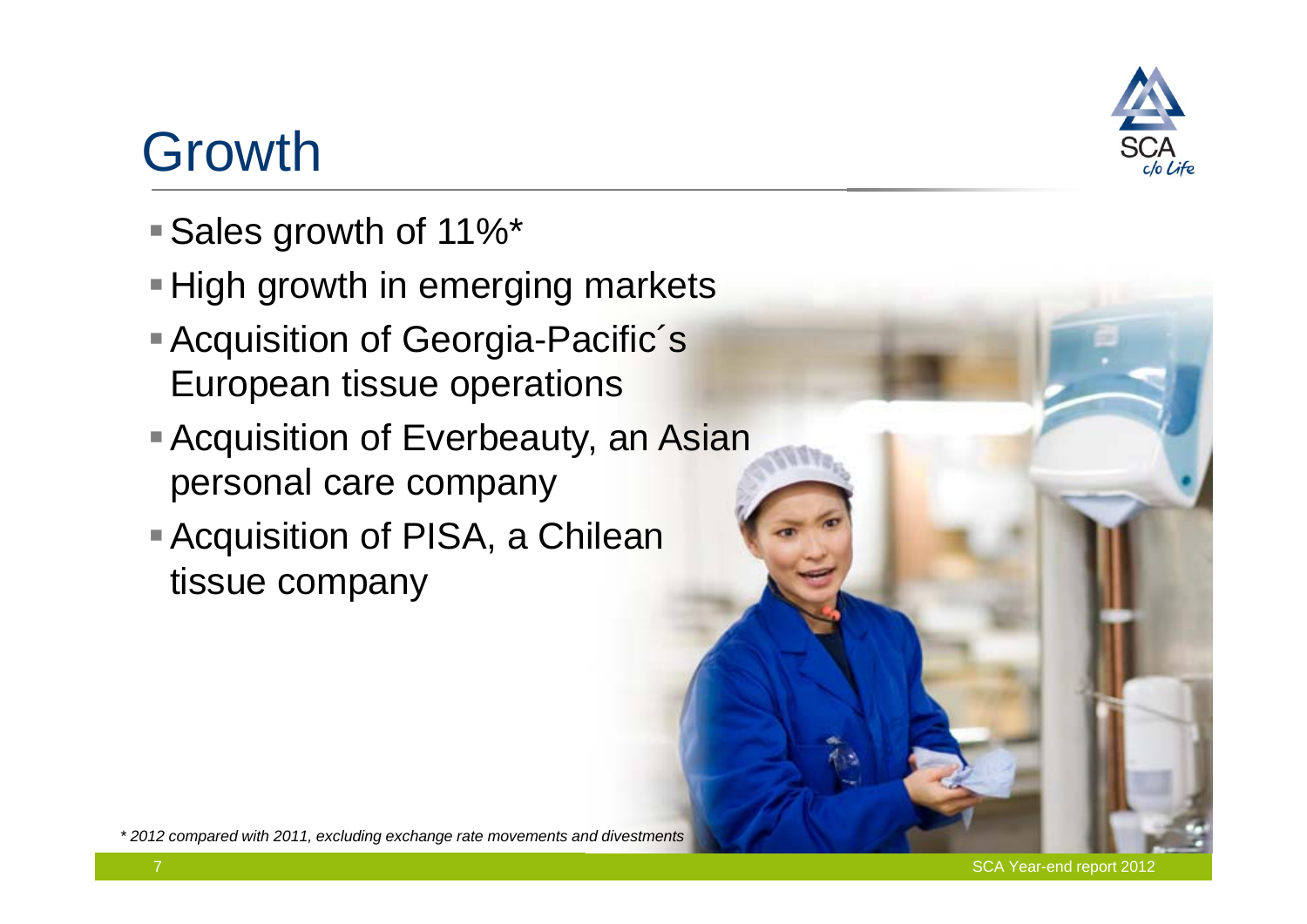# **Summary**

### Full year 2012 vs full year 2011

- Sales growth 11%\*
	- Hygiene business, 15%\*
		- **+** Higher volumes
		- Improved product mix
		- Acquisitions
		- Strong growth in emerging markets
	- Forest Products, -8%\*
		- ۰ Lower prices, currency impact
- EBIT increased 17%\*\*
	- п Higher volumes
	- Lower raw material costs
	- П Positive price/mix in Hygiene business, negative in Forest Products
	- П Cost savings
	- П Acquisition
- Operating cash flow increased 30%



*<sup>\*</sup> Excluding exchange rate movements and divestments*

*<sup>\*\*</sup> Excluding items affecting comparability, exchange rate movements and divestments*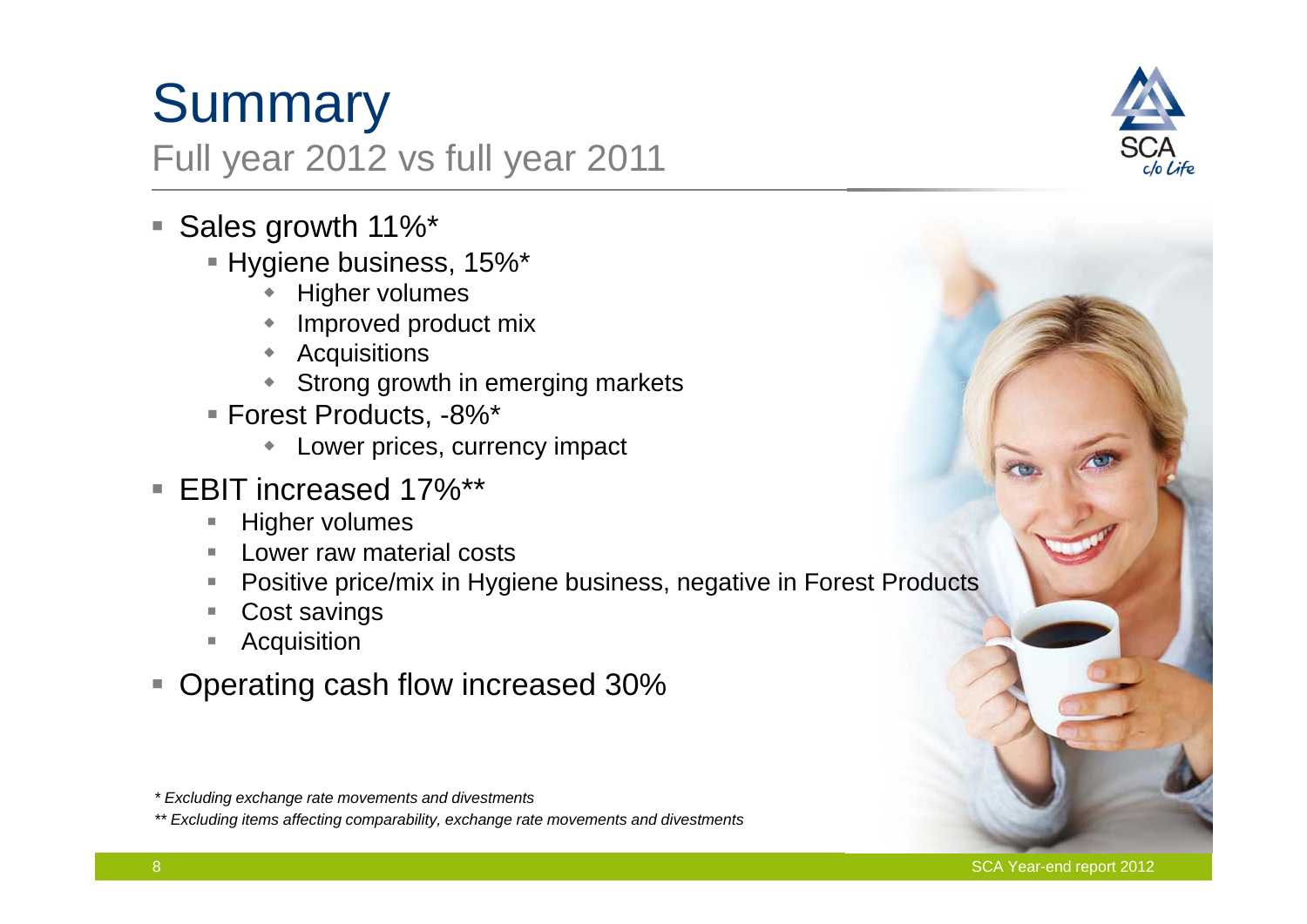

## Full year 2012 results

| <b>SEK millions</b>             |        |        | Change,       | Change, |
|---------------------------------|--------|--------|---------------|---------|
| unless otherwise stated         | 2012   | 2011   | $\frac{0}{0}$ | $%$ **  |
| Net sales                       | 85,408 | 81,337 | 5             | 11      |
| EBIT*                           | 8,646  | 7,738  | 12            | 17      |
| EBIT margin <sup>*</sup> $(\%)$ | 10.1   | 9.5    |               |         |
| Profit before tax*              | 7,382  | 6,413  | 15            | 21      |
| Earnings per share (SEK)        | 7.06   | 0.78   |               |         |
| Operating cash flow             | 9,644  | 7,418  | 30            |         |
| Debt/Equity ratio               | 0.55   | 0.60   |               |         |

*\* Excluding items affecting comparability*

*\*\* Excluding exchange rate movements and divestments*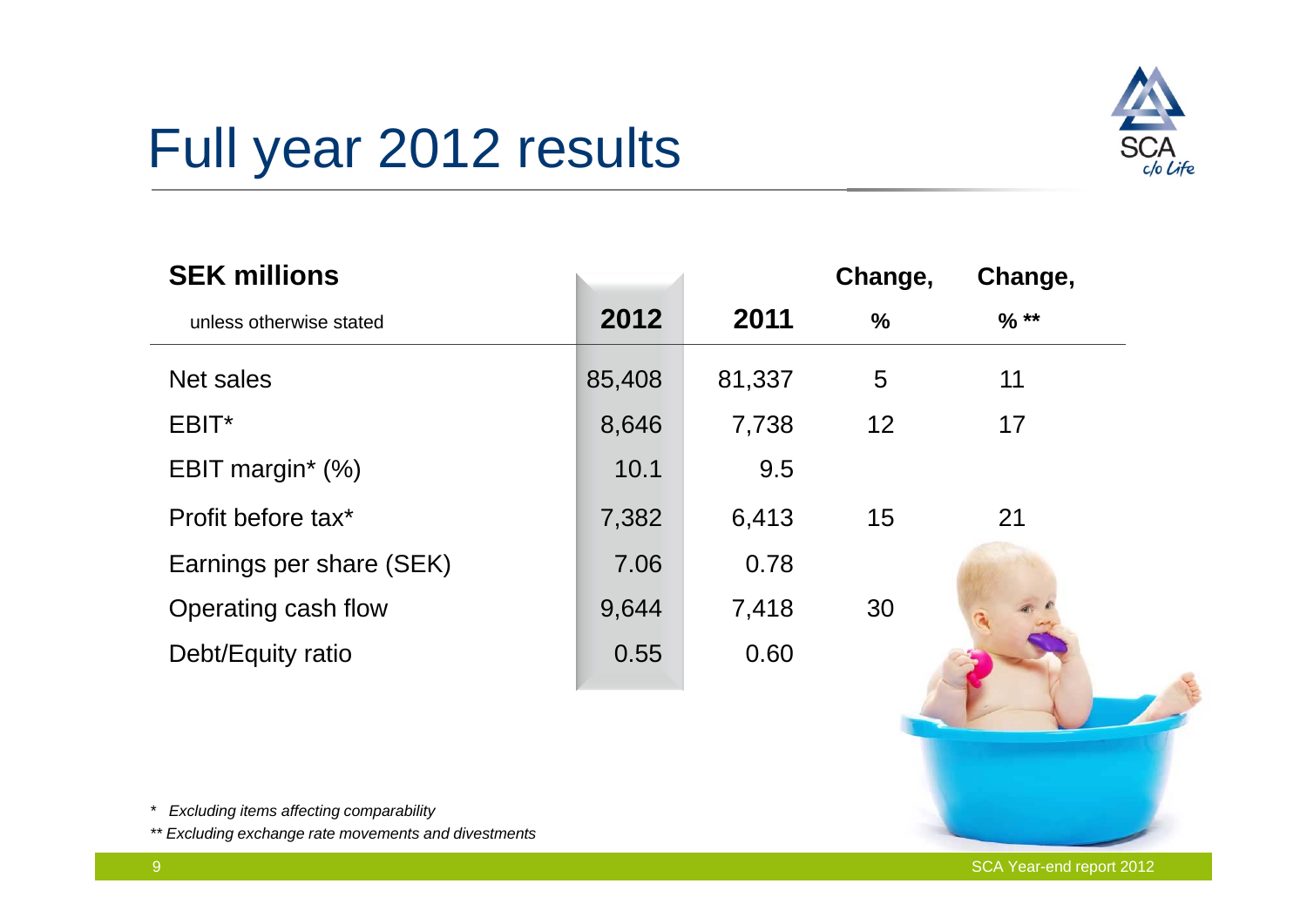#### SCA Year-end report 2012

ch & siche  $3 = 9 + 7$ 

Production Co.

A)<br>SCA

### **Summary** Q4 2012 vs Q4 2011

- Sales growth 21%\*
	- Hygiene business, 25%\*
		- **+** Higher volumes
		- Acquisitions
		- Strong growth in emerging markets
	- Forest Products, -9%\*
		- Lower prices, currency impact
		- $\blacklozenge$ Lower publication paper volumes
- EBIT increased 16%\*\*
	- П Higher volumes
	- Lower raw material costs
	- П **Acquisition**
	- П Cost savings
- Operating cash flow increased 17%

- *\* Excluding exchange rate movements and divestments*
- *\*\* Excluding items affecting comparability, exchange rate movements and divestments*

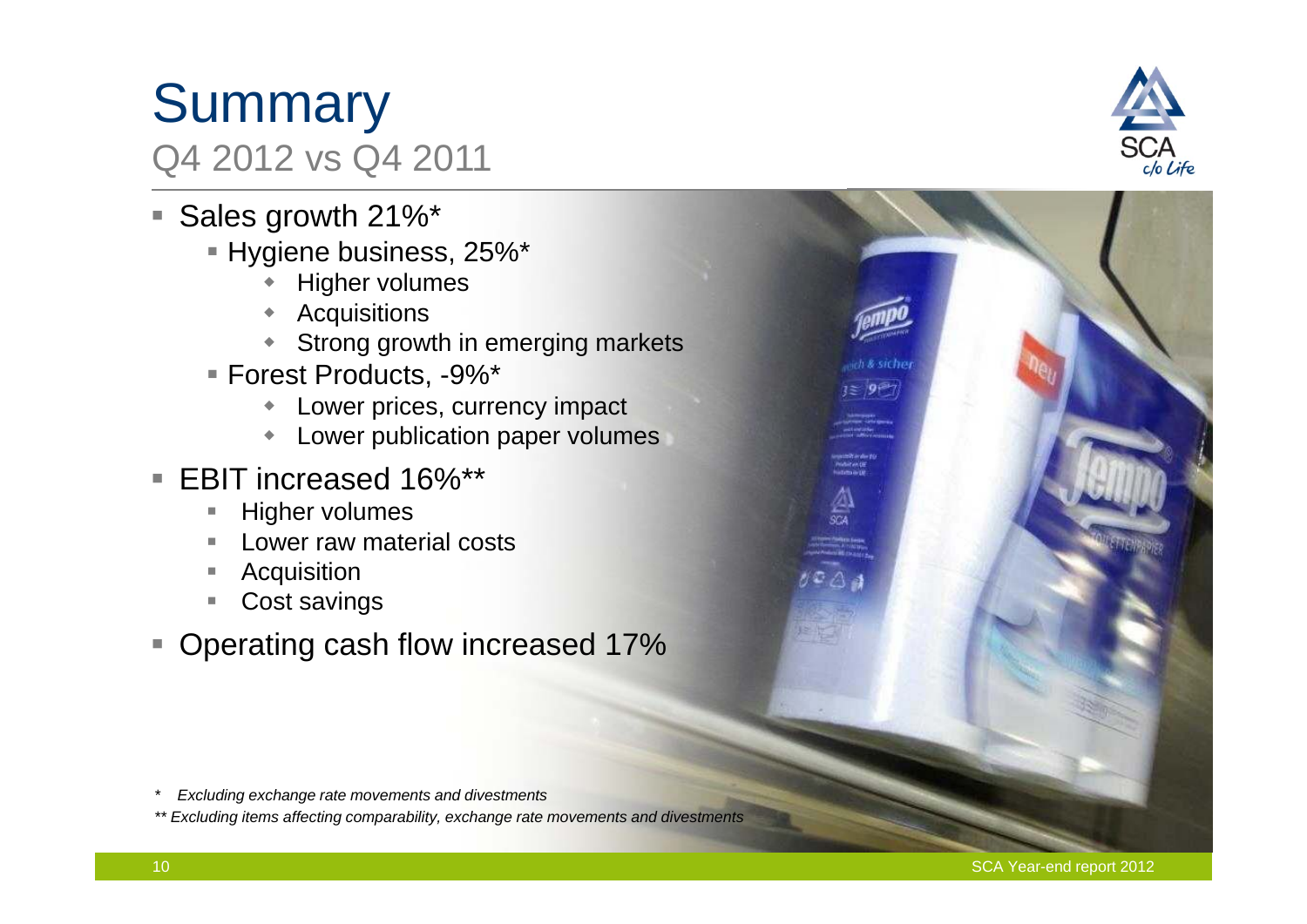

### Q4 2012 results

| <b>SEK millions</b>        | Q <sub>4</sub> | Q4      | Change, | Change,   |
|----------------------------|----------------|---------|---------|-----------|
| unless otherwise stated    | 2012           | 2011    | Q4/Q4,% | Q4/Q4,%** |
| Net sales                  | 23,445         | 20,935  | 12      | 21        |
| EBIT*                      | 2,422          | 2,139   | 13      | 16        |
| EBIT margin* $(\%)$        | 10.3%          | 10.2%   |         |           |
| Profit before tax*         | 2,129          | 1,772   | 20      | 24        |
| Earnings per share (SEK)   | 2.97           | $-4.88$ |         |           |
| <b>Operating Cash flow</b> | 2,446          | 2,092   | 17      | s Wilk    |



*\* Excluding items affecting comparability*

*\*\* Adjusted for exchange rate movements and excluding divestments*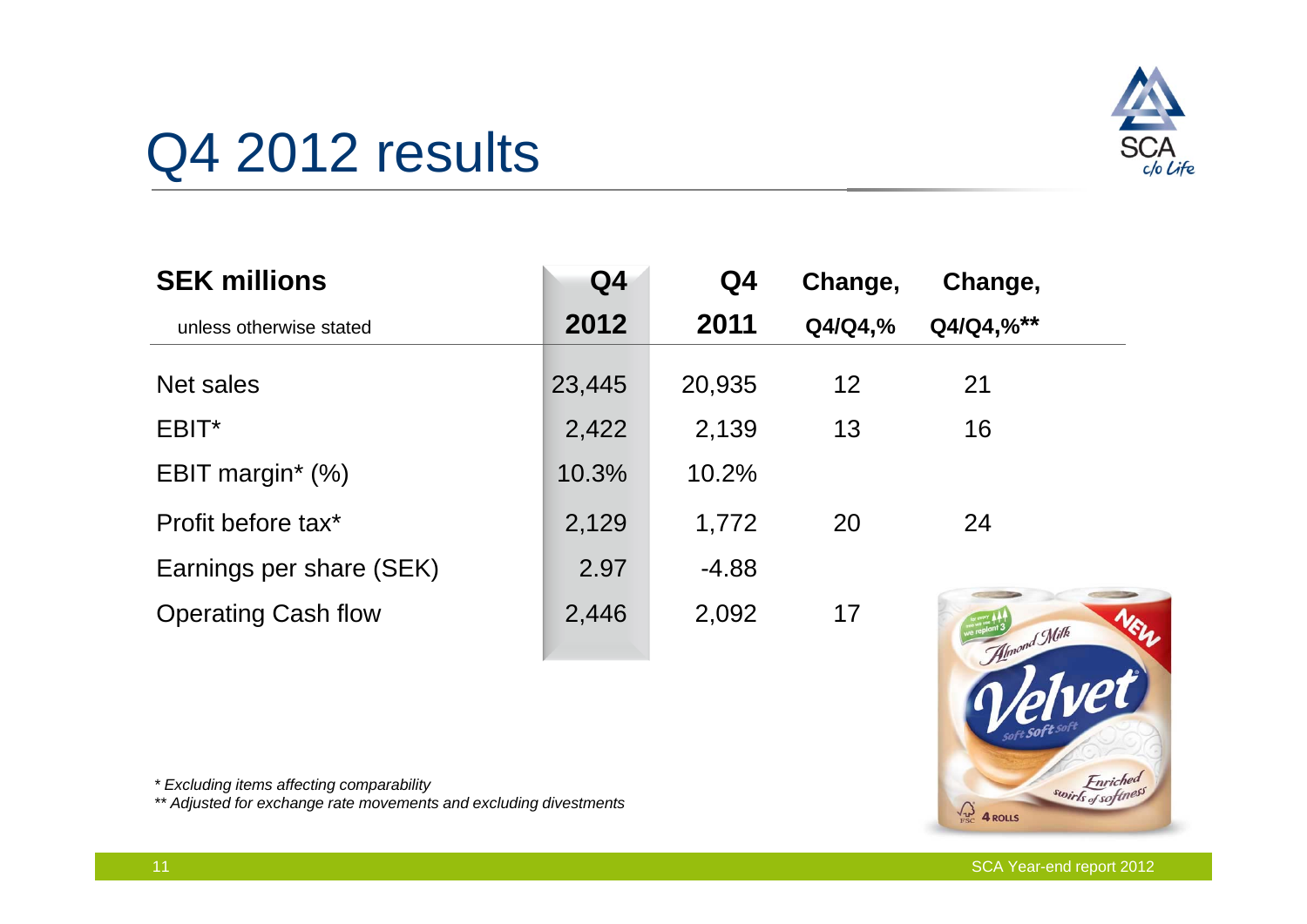## Q4 2012 vs. Q3 2012

**Summary** 

### ■ Group

- ◆ Sales growth 6%
- EBIT increased 6%\*

### Business areas

- Personal Care, EBIT increased 4%\*
	- Higher volumes
	- Lower raw material costs
	- Improved price/mix
- Tissue, EBIT increased 11%\*
	- Lower raw material costs
	- Higher volumes
	- Improved price/mix
- Forest Products, EBIT increased 13%\*
	- Lower raw material costs

*\* Excluding exchange rate movements and items affecting comparability* 



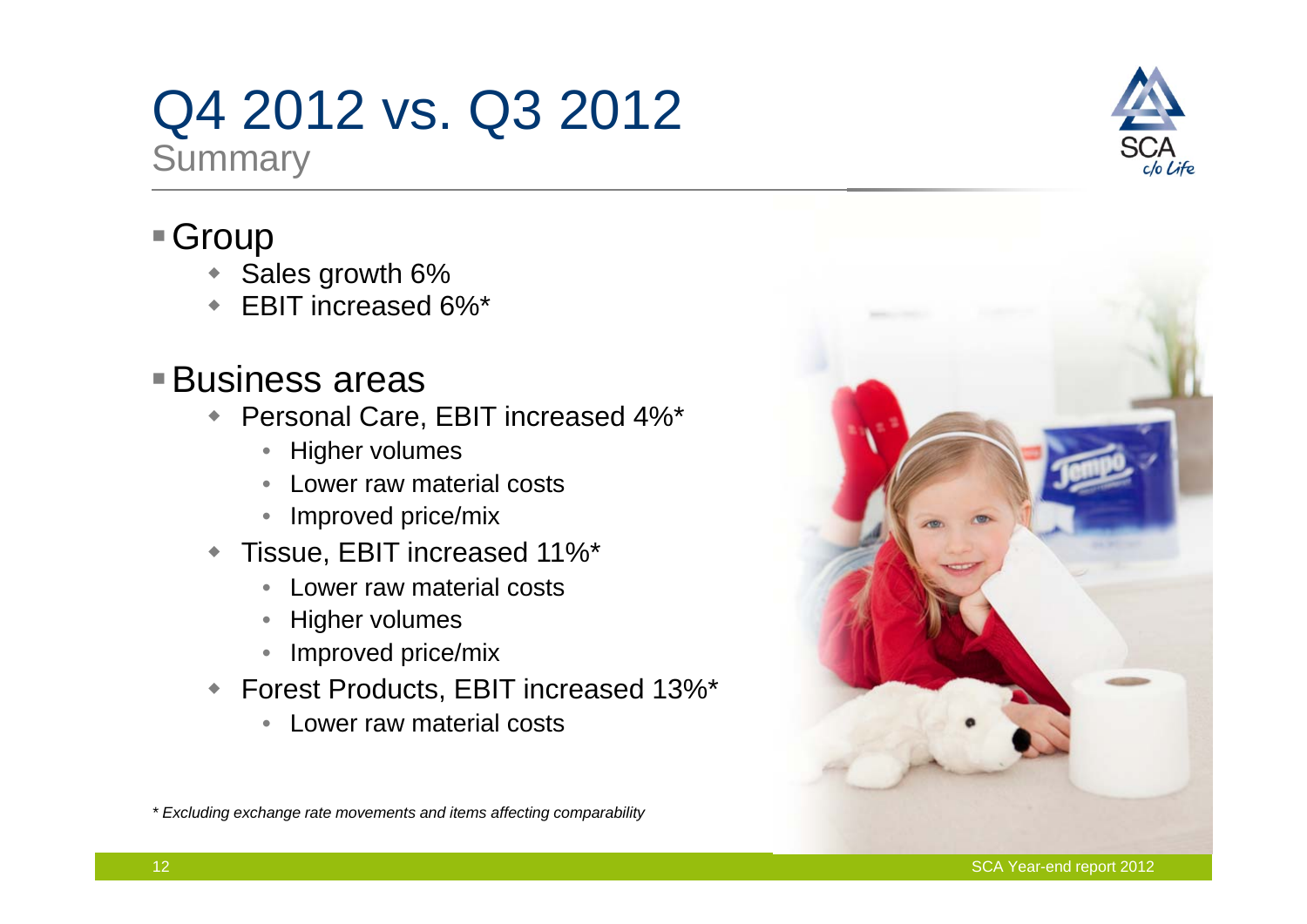# Personal Care

Q4 2012 vs Q4 2011







- *\* Excluding exchange rate movements and divestments*
- *\*\* Excluding items affecting comparability*
- *\*\*\* Excluding items affecting comparability, exchange rate movements and divestments*

#### **Sales growth 8% (15%\*)**

- ٠ Incontinence care increased 9%\*
- ٠ Baby diapers increased 17%\*
- ٠ Feminine care increased 11%\*
- $\begin{array}{c} \bullet \\ \bullet \end{array}$ Emerging markets increased 21%\*

#### **EBIT increased 12%\*\* (16%\*\*\*)**

- Higher volumes
- Lower raw material costs
- Cost savings





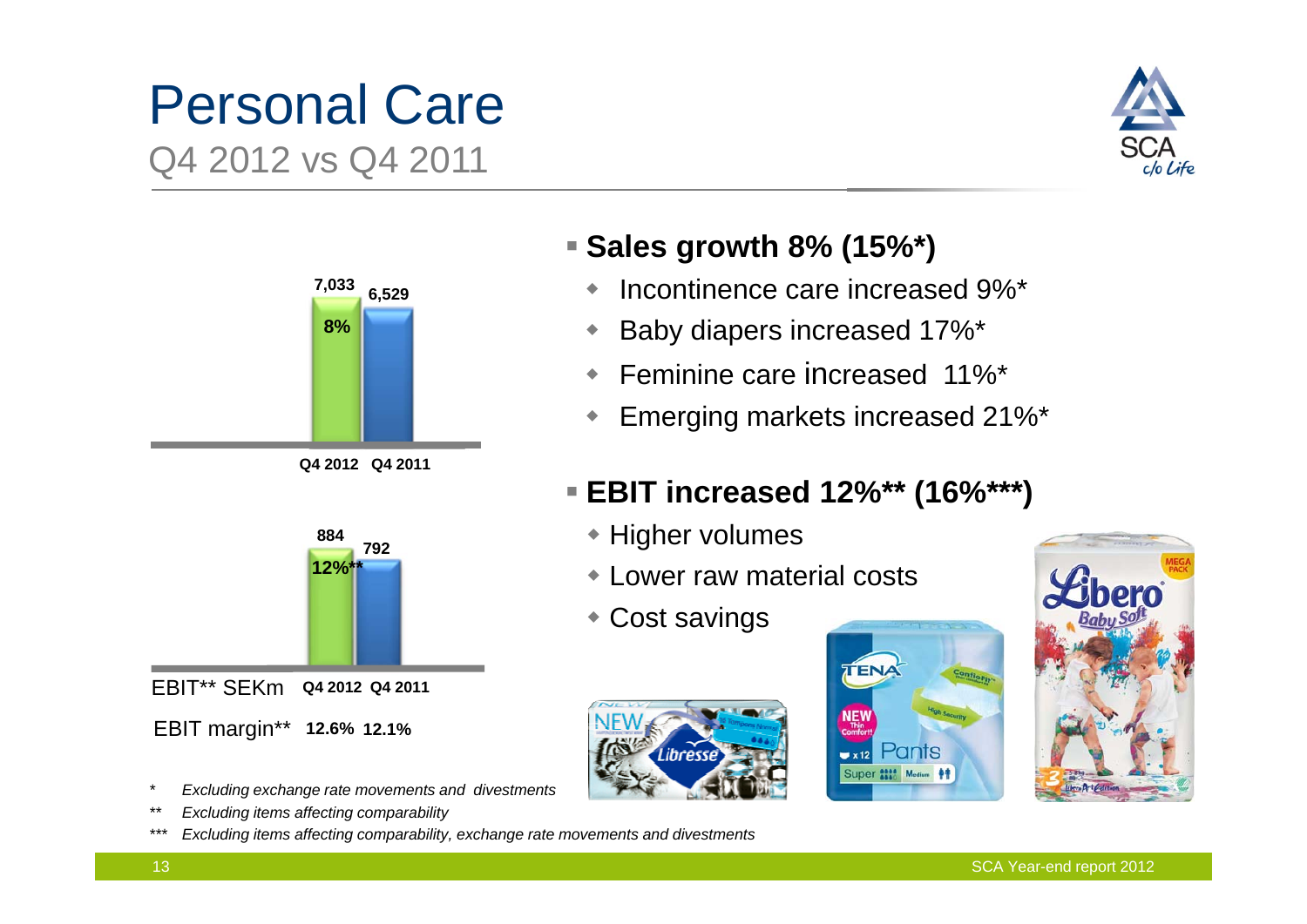### **Tissue** Q4 2012 vs Q4 2011







- *\* Excluding exchange rate movements and divestments*
- *\*\* Excluding items affecting comparability*
- *\*\*\* Excluding items affecting comparability, exchange rate movements and divestments*

#### **Sales growth 21% (32%\*)**

- ٠ Consumer tissue increased 38%\*
- AFH tissue increased 28%\*
- $\blacklozenge$ Emerging markets increased 23%\*

#### **EBIT increased by 36%\*\* (41%\*\*\*)**

- Higher volumes
- Lower raw material costs
- Cost savings



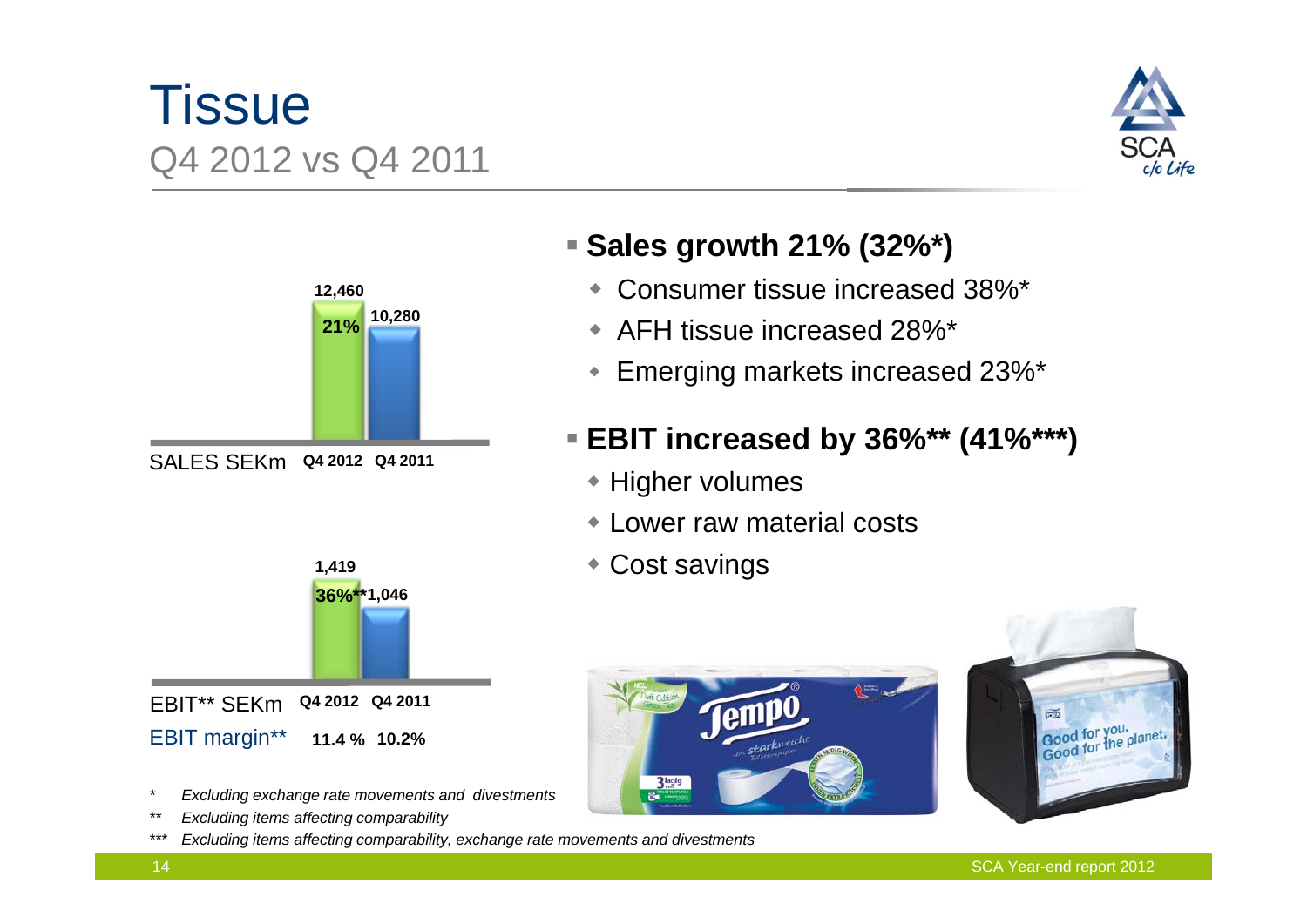# Forest Products

Q4 2012 vs Q4 2011





SALES SEKm **Q4 2012 Q4 2011**



- *\* Excluding exchange rate movements and divestments*
- *\*\* Excluding items affecting comparability*

#### **Sales decreased 14% (9%\*)**

- Publication papers, decreased sales
	- Lower prices and volumes
- Solid-wood products, decreased sales
	- Higher volumes
	- Lower prices
- Kraftliner, flat sales
- Pulp, flat sales

#### **EBIT decreased 34%\*\***

- $\bullet$ Lower prices
- $\blacklozenge$ Negative currency impact
- $\blacklozenge$ Lower publication paper volumes

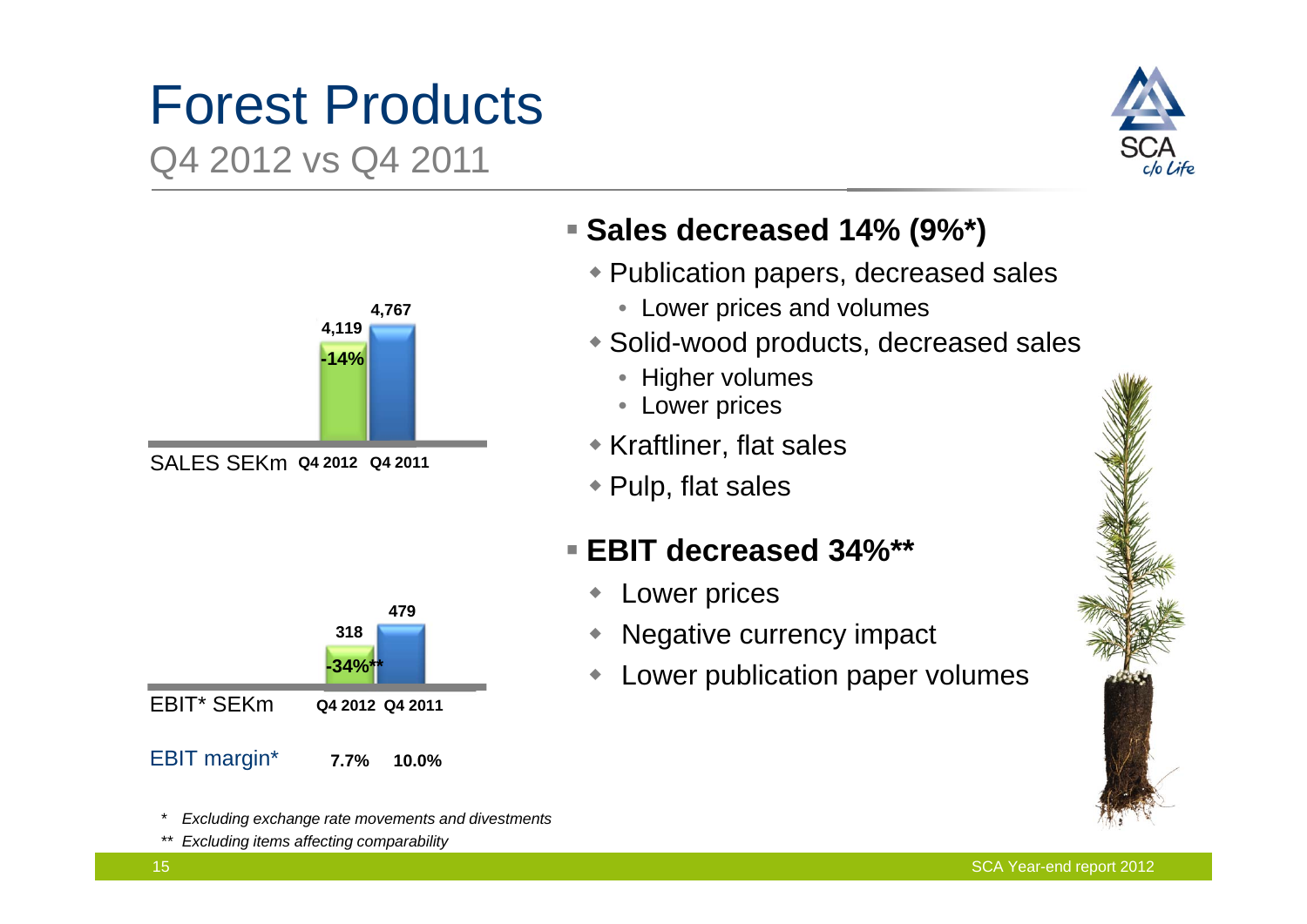

### **Dividend**

## Proposed 7.1% increase of the dividend to SEK 4.50 (4.20) per share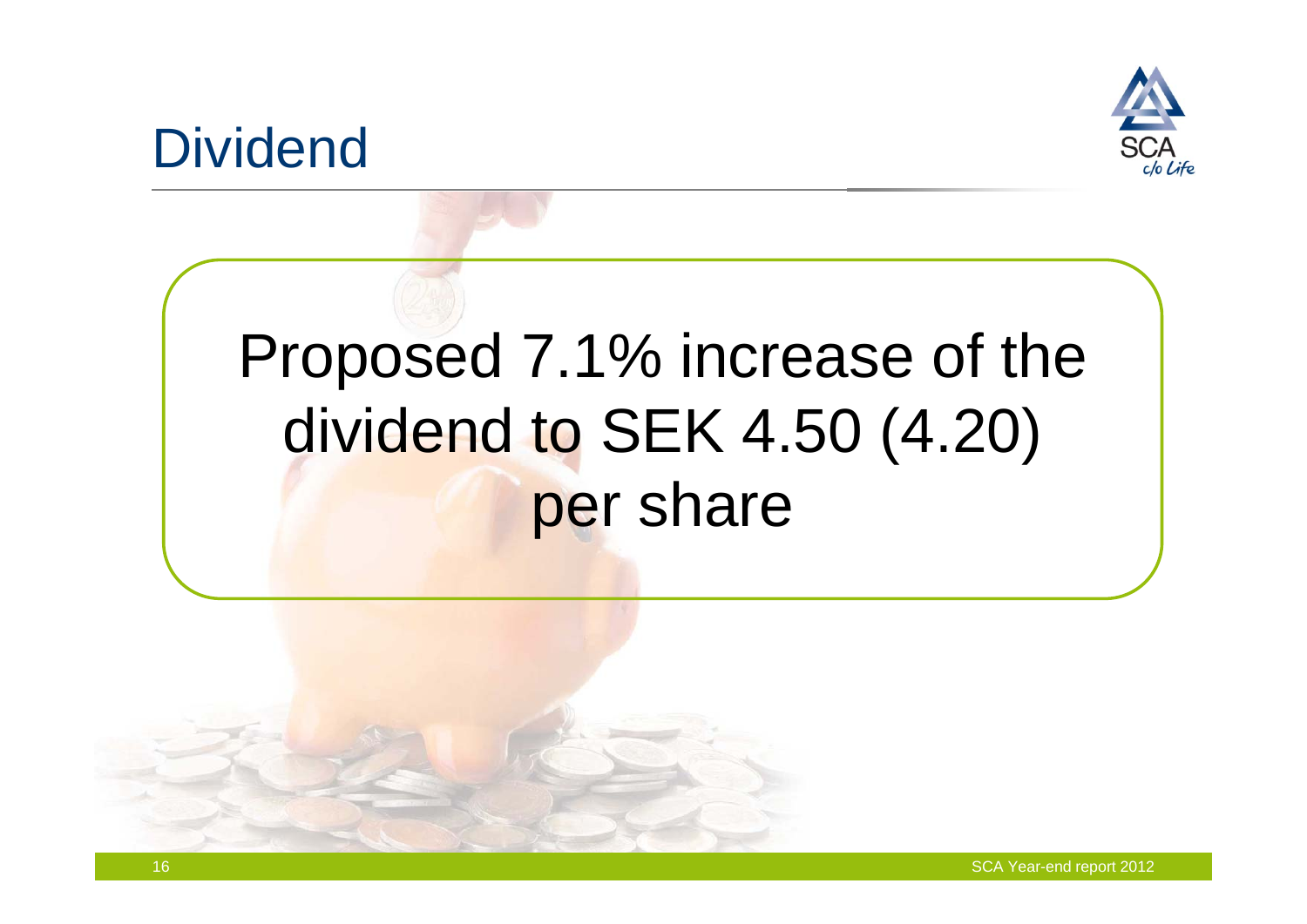#### SCA Year-end report 2012

### **Summary**

- Transformation of SCA
- $\Box$ Substantial efficiency programs launched
- $\overline{\mathbb{R}}$ New hygiene organization
- Good sales and earnings growth in the hygiene business
- $\overline{\phantom{a}}$ Lower profitability in Forest Products
- $\mathcal{L}_{\mathcal{A}}$ Strong cash flow generation
- $\Box$ Dividend increase



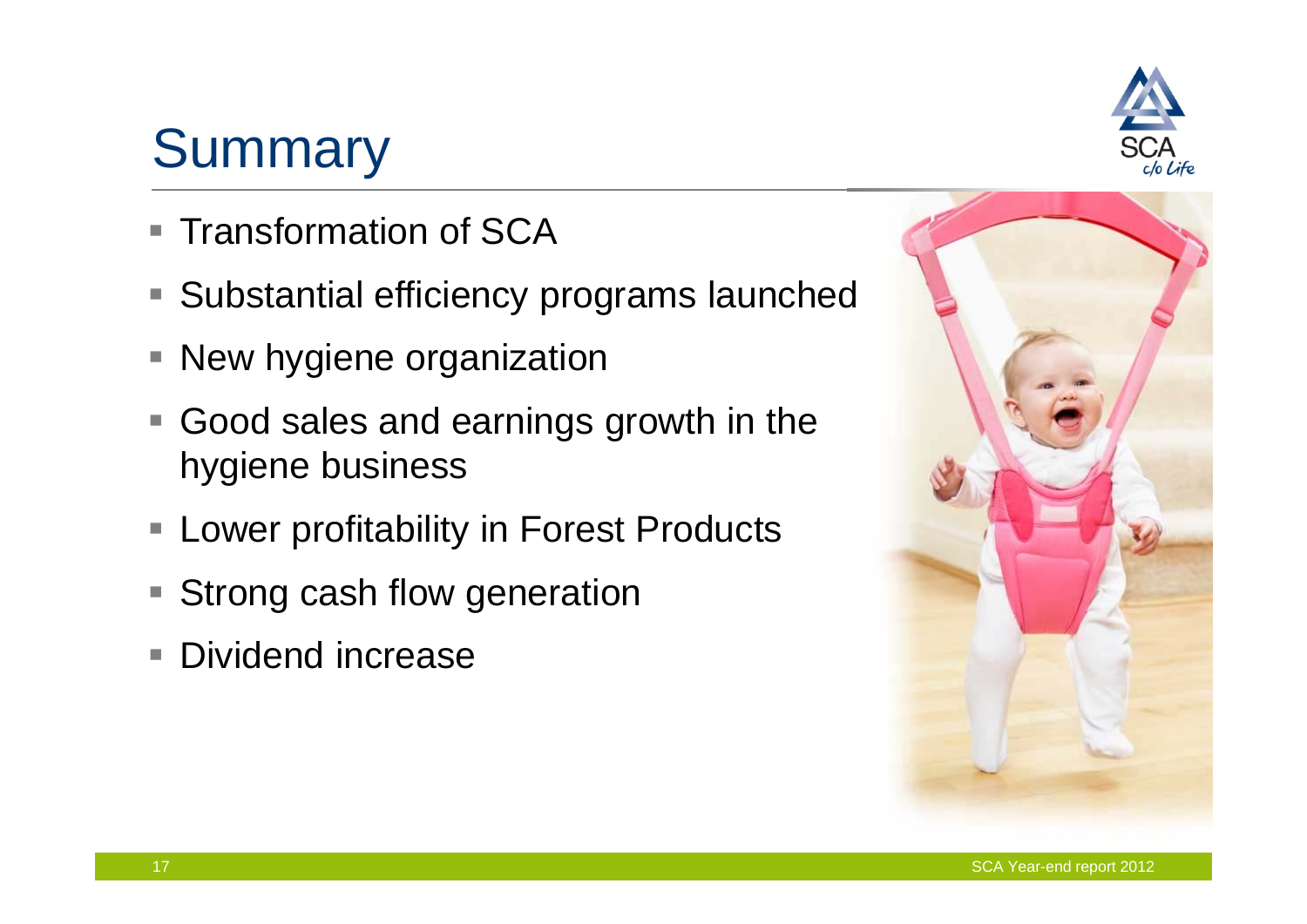

# Q&A